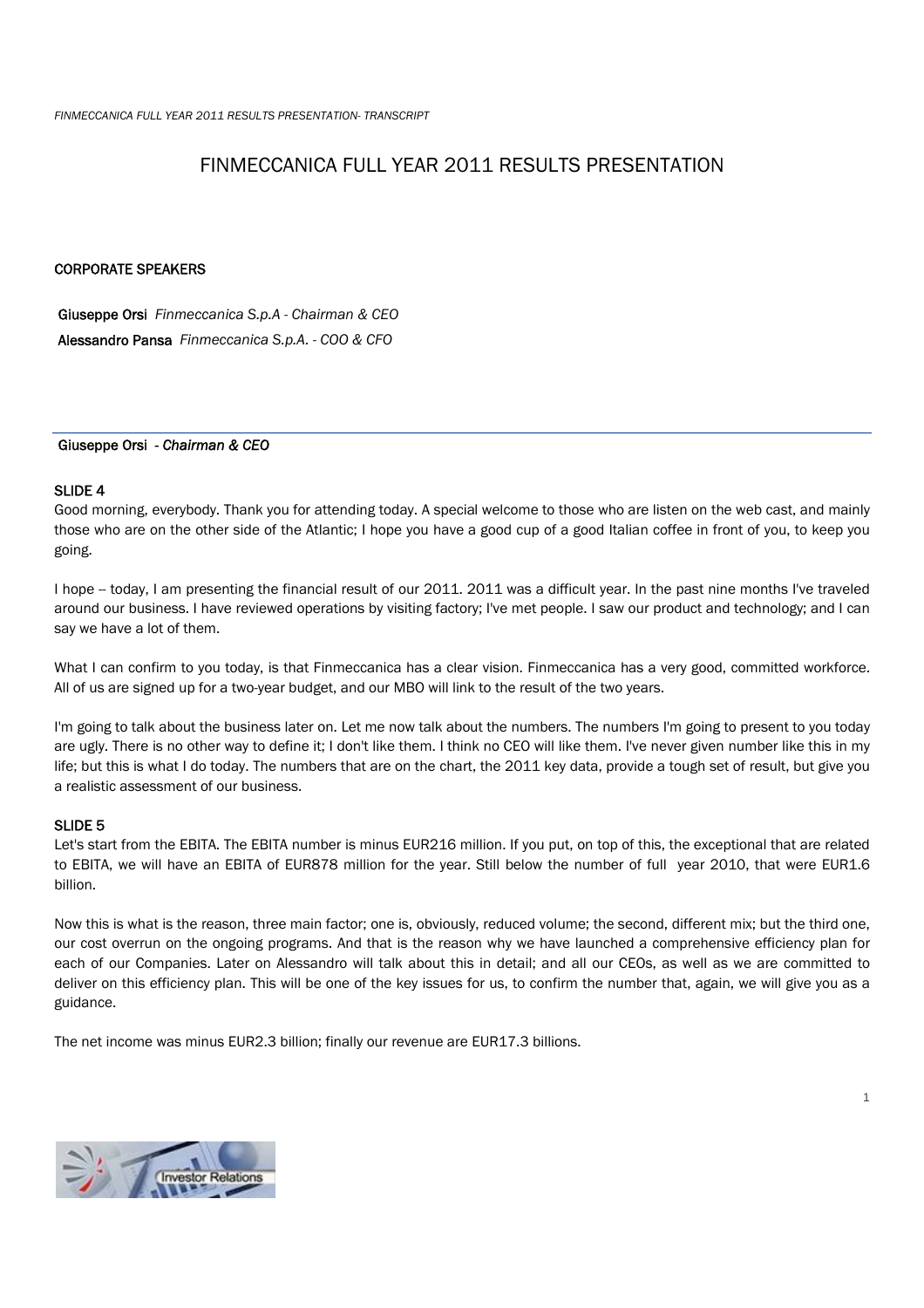# SLIDE 6

And now let's see which are the exceptionals that generated this situation. The exceptionals are detailed in this slide. This is a line in the sand I want to draw, there will be not this kind of exceptional in the future.

Six months ago, when we met the first time, and I didn't give the guidance on the Aeronautics and the rolling stock; and I remember anticipated that I would have done a further analysis on the electronic for Defense and Security.

Here is the result you can see on this chart, that three of the major player responsible for this number; one is Aeronautics, by EUR1.4 billion, mainly due to the Boeing 787 issue that I have already explained last November; plus the Meltem program plus restructuring cost.

Electronics; this accounts for more than EUR1 billion; and this is mainly due to the impairment test of DRS, already mentioned, plus the impairment test on Sistemi Integrati and other exiting from some program and contract. On the Transport, this accounted for EUR0.5 billion. The business re-organization and, again, exiting from some product line. The total charge is EUR3.18 billion. Again, this is a line in the sand I want to draw.

# SLIDE<sub>7</sub>

Now, the key point I want to make with this chart is that the cash-out profile of exceptional charges is pretty spread; little last year, around EUR50 million; but around EUR471 million this year, so that is what will make tough our cash flow for the year. But then the rest is spread on more than 10 years. What is important is that there is no new financing required to cope with this issue.

# SLIDE 8

Now that we have cleared the deck of the number, we can look forward with confidence, and mainly with no uncertainty in the numbers. So let's go back to business.

## SLIDE 9

In November I said that we were building a new Finmeccanica. I said we cannot afford to spread resources about everything we have. We need to make choices, tough choices, and invest where we can be more successful.

I am presenting here the same slide of November to say that all the management priorities we put there are reconfirmed today. On top of that, they can say that we did a lot of progress in these priorities. We have been working on all of them, and we are really implementing; again, Alessandro in his presentation later on will touch in detail a few of these. So we can continue to build the new Finmeccanica, as a high technology, international, global company, with the highest ethical standards.

## SLIDE 10

Now, to do this we need to revisit our portfolio and focus on those activities with better exploitation of core competencies that we have, but mainly that can be sustainable on the long term.

So let's confirm the choice again, painful, but we needed to do choices and we had the courage -- we have the courage and will continue to do them, our disposal of energy and transport. These are dossiers that we are working on. I would have loved to have come here today and say this is done, or one at least of them, but unfortunately the time of business, is not -- or the time industry, is not the time of finance. We are working on them and I still keep that we will deliver within the year.

On the international partnership; international partnership, we are revisiting discussions with our partner on space alliance, with Thales to improve the overall benefit and the over performance on both companies. On the other, on OTO Melara and WASS we

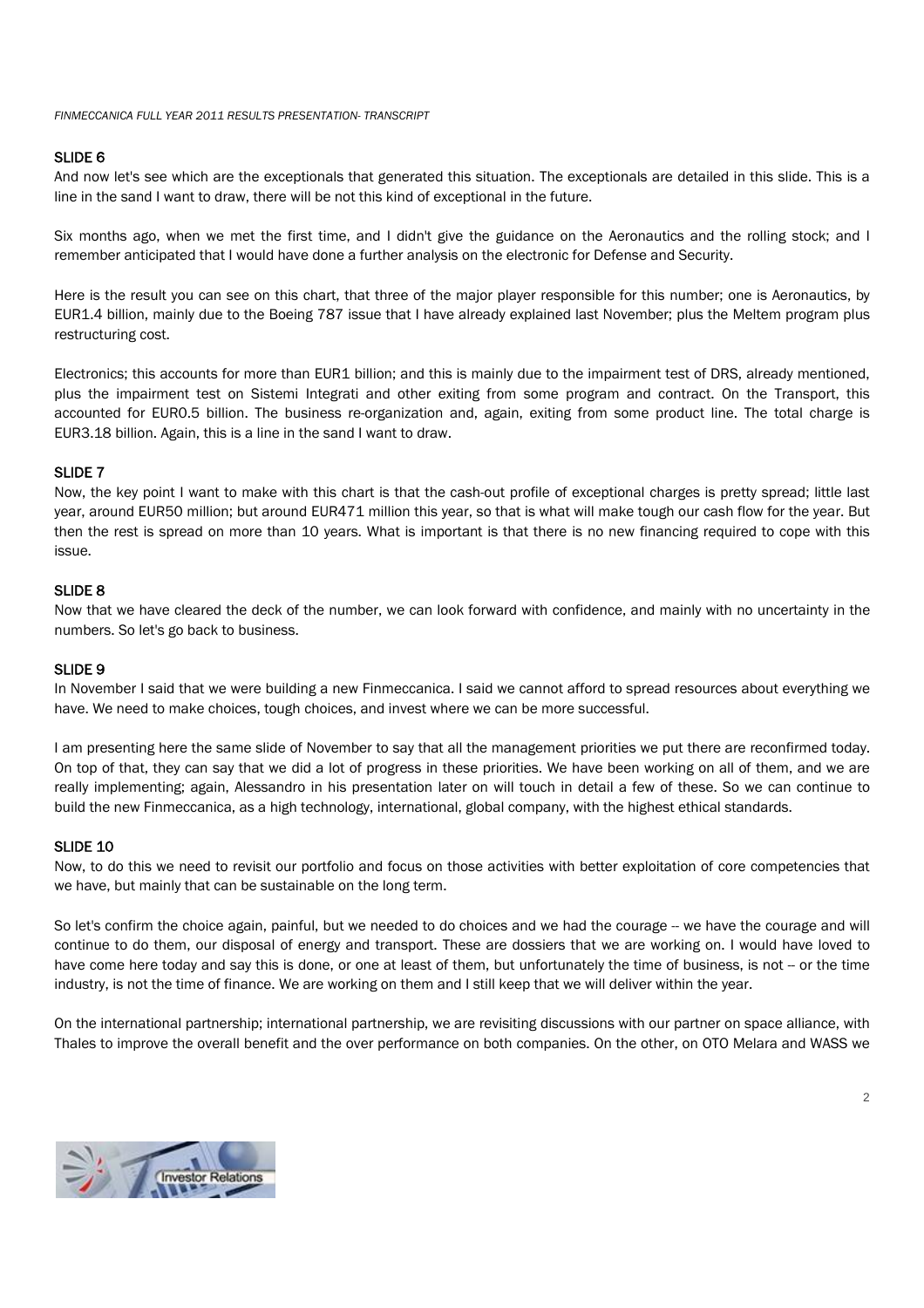want to continue to keep this business in Finmeccanica, but we want them as a potential, possibly with a partner that enlarges the base and makes them stronger on the international market.

## SLIDE 11

Now let's go on our strategic sector. Our Helicopter business is the best in the world. We are developing new products in the concept -- under the concept of a family, so we can save money in developing in R&D, and mainly we can save our customers money in operations. In Farnborough you will see the AW139, AW169, AW149, AW189 presented as a family of helicopters with a lot of commonality among them.

We are moving more and more into the commercial markets, and the commercial market is today growing, so the Helicopters business is growing into a market that is growing. We feel comfortable with that, I'm sure that will continue -- this unit will continue to give us lots of support and satisfaction.

#### SLIDE 12

Alenia, we have a few positive things also in Aeronautics. First ATR, we have been -- we are talking with EADS and now we are moving on in considering a new project for a new ATR. For many years EADS didn't -- was not open to this discussion, now we start and I think within the year we can tell you where we go with this new model, that we want to develop based on the success on the 42 and 72.

On the C27, you know what's happening in the USA, but still we have a lot of chance around the world, so by the end of the year, within this year, we will make a decision what to do with this programme, based on the success of several campaigns that are ongoing in this moment.

Trainer, the success on two flagship countries, like Israel and Singapore, are confirming that our 346 is the best trainer in the world, and we have a lot of expectation from these airplanes in the world.

Aerostructures, Boeing is now satisfied with the performance of our aerostructure in the Italian project. And we believe and we hope that we can become the sole source also for this stabilizer. With Boeing the street is open for further collaboration.

# SLIDE 13

Electronic for Defense; Electronic for Defense we are working very hard on the new SELEX under the leadership of Allan Cook. Why we are creating the new SELEX, for three reasons; size, profitability, future.

Size, the -- our -- this business, our Electronics business is already the biggest, if we consider the sector inside Finmeccanica, it's bigger than Aeronautics and Helicopters together, so if we consider this as a single entity we have the dimension to compete against our competitors.

Profitability; it's not enough to be the biggest, it has to be the most profitable. So we need really to put an efficiency, a restructuring plan in the three companies in order to have a single very efficient company.

Future; we know we have among the best technology into this field and we need to ensure our organisation is capable to extract more contracts to be more present in the market. This has to be the vanguard of the new Finmeccanica.

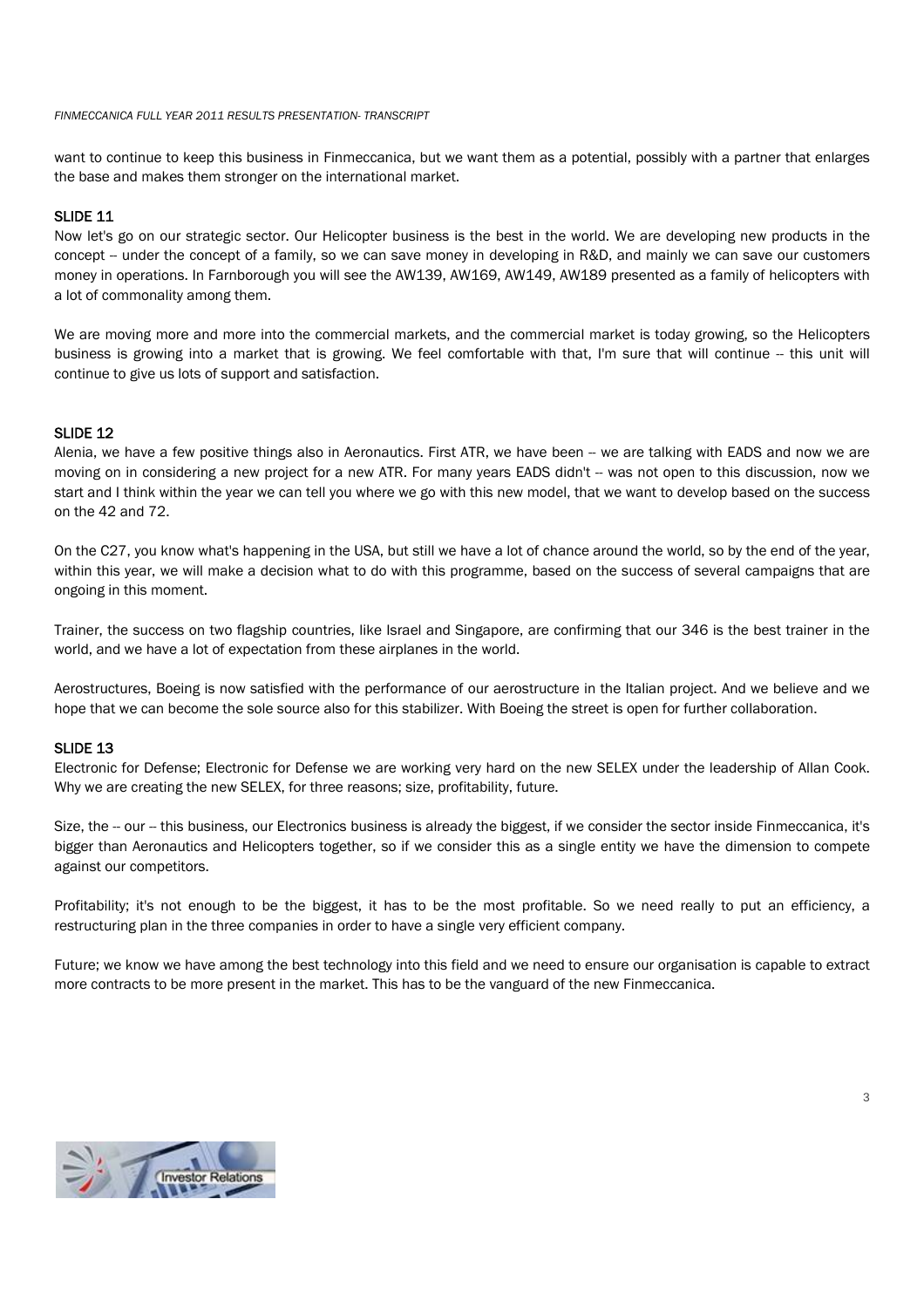# SLIDE 14

As I say, the new Finmeccanica, new Finmeccanica, high technology international company with high ethical standards. So let's talk about technology for a while.

# SLIDE 15

Technology, I still believe -- I believe the technology is still the major discriminator between us and the new emerging countries. If we can keep a gap in technology we can't keep a gap in our market success. So we are working on technology.

But while we are working on implementing and making -- increase the performance of our current business, we are leveraging the core competencies we have within this sector of Finmeccanica, that we have in abundance, with our -- in our Aerospace Defense to become a leader in R&D center activities, such as sustainable smart solutions, security solutions. Cyber, we have just won a contract, a small on, on that but very significant. Our cyber capability has been recognized, is recognized, and we want to continue on that.

We are also working on implementing our activity on securing critical infrastructure, smart city, infomobility, all of that, are becoming part of our day-to-day business; so again, technology, to continue on the traditional area but also to explore it and to move towards new areas.

#### SLIDE 16

Market, we are moving a bit aggressively from a domestic centered, and we consider here domestic as you know, into UK and the USA, to a world outside other Rest of the World. We have indicated here North Africa. Libya has been a major problem for us.

Last year we hope we became again a major opportunity this year or next year; Turkey, Algeria. We are moving faster in Saudi and in the Gulf countries. We are reopening the Gulf for all our activity. And that is a market that is very promising for us. Brazil and South America is very important for our Naval Systems, and for Aeronautical and Helicopter Systems. South Australia and South East Asia, we have a lot of campaigns in that area, mainly on the BRICs. If we consider Russia, India, China, there is where we are really moving very strongly.

Helicopter division, and our defense system, are leading and opening the way for other Finmeccanica participants. Just the other day we did a ground breaker for a new factory in India. In a few weeks we will open our factory in Russia.

These are countries where we are going to be, and where we really want to be, present with longer strong effort. We are moving from a 60/40, 65/35, between share between our domestic and our Rest of the World, to move toward a 50/50. But to do that we know that we need to be more competitive; hence, again, the importance of our efficiency plan. So, as you can see, the results of the efficiency plan is very pivotal on all our activities in the future.

#### SLIDE 17

Now let's talk about the new approach in the USA. We needed to have a more consolidated approach to the USA. For the time being, on this slide, you see how we have now joined DRS Technology, and DRS Defense, into a single organization, single company, that is giving us from one side better results in terms of reduction costs efficiency. But, on the other side, we face the US Government with a full company, with all our capability that can have access to every single program of the US, including those we describe later.

There is no more excuse not to involve the Company in many single contracts, in many single programs, that the US DOD may have. But we want to further aggregate our capacity in the States. So, by beginning of next year, we'll have Finmeccanica Defense in the US, where all the activities of AgustaWestland, Alenia, Galileo, throughout the US DOD will be concentrated.



4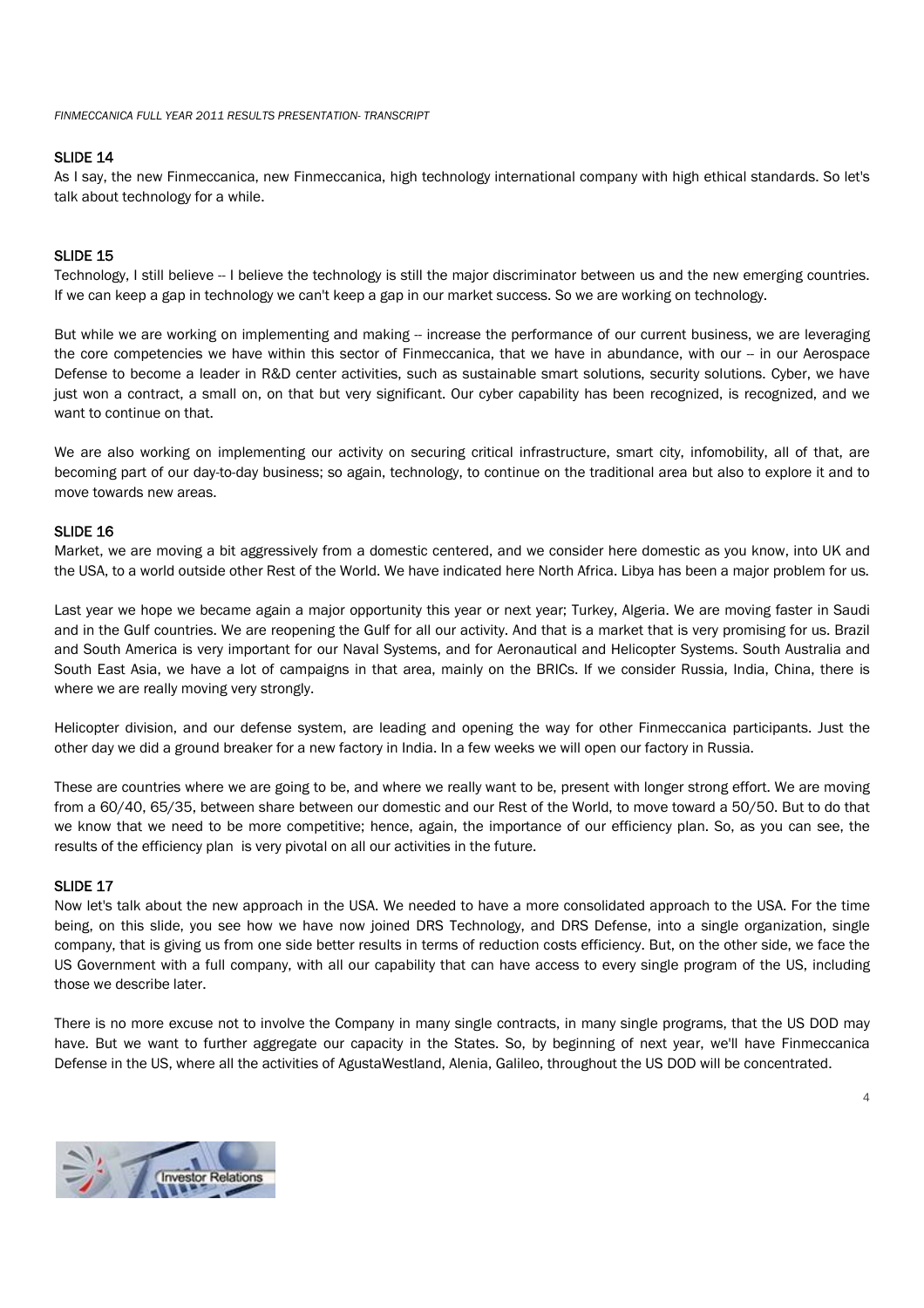So that is another step ahead, another way to approach the market. You know that Mr. William Linn, former Deputy Secretary of Defense, is today the CEO of DRS. And he will lead all these efforts of Finmeccanica in the USA.

# SLIDE 18

Now let me go to the conclusion. Finmeccanica is a business with a clear vision. We have strong technologies. We have a leading market position. We have good products. And we have a very good and committed people. We have started, let me allow with courage, a major restructuring plan. It's painful. I said decisions are very painful to take, but we are here to do that. I am here to do that. And we are consistent with our decision.

We need to take Finmeccanica where it deserves to be. The numbers I am giving you -- I gave you -- I'm giving you this morning, as I said, are ugly numbers. I have not delivered these numbers in my career before. I will not deliver these numbers any more. Finmeccanica will not deliver these numbers any more under my tenure.

Thank you. I pass now to Alessandro.

#### Alessandro Pansa *- COO & CFO*

# SLIDE 20

 Good morning, everybody. Thank you for being here. Well, the strategic evolution of the Finmeccanica Group, which has been right now explained by Giuseppe, finds its possibility to be implemented in a plan which is basically composed of two specific elements.

One is an operating plan with a number of initiatives, which are aimed to improve the efficacy and the efficiency both of the development and investment activity of the Group, and the production processes which are implemented by us, with the aim to get significant cost reduction with objective to get a higher profitability, higher cash flow generation.

All these initiatives are implied and contained in the 2012/2013 budget of the Group, which is approved by the Board of Directors of Finmeccanica, and which is a 2-year budget with the characteristics that I explain you in a while.

The second element is a process of restructuring of the portfolio of Finmeccanica, which gives our Group the possibility to have a portfolio of assets, which is with higher ratio between return and risk. And which is more homogeneous, more performing, more integrated, in terms of technology, product, and commercial policies.

This portfolio can be restructured both through an enhancing of the present technologies and products that we have, and will constitute our major endowment; and the disposals of some assets, which might not be consistent any more with the vision, which might, by the way, provide some cash to the Group, but not necessarily is the cash needs which are driving the choice of the company we intend to dismiss.

Let's move to the first item, therefore, the operational plan. As I said a second ago, we have prepared one single budget for the 2012 and 2013. This implies the fact that either the management compensation is based on the success of the 24-months results, and not on a single-year basis.

This plan is providing a great focus on the recovery of the sustainable, long-term profitability and cash flow generation. Leveraging, not on growth, but on the capability of Finmeccanica Group to improve production processes, rationalize investments, reduce costs, and managing better the working capital.

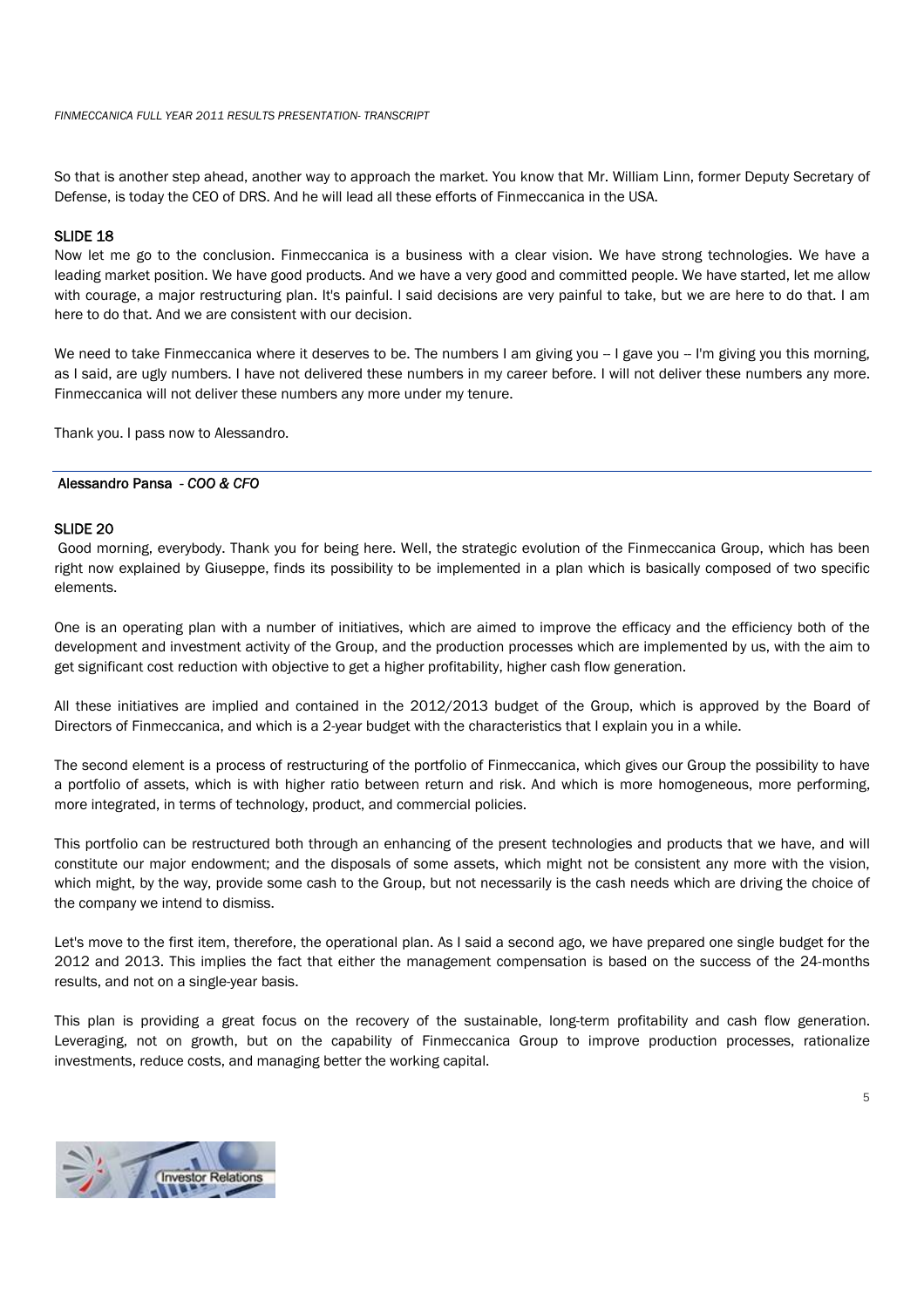Profitability recovers mainly thanks a number of actuals that I'm going to describe which implies competitors, efficiency, investment restructuring and a number of initiatives, which have already been lodged and which are progressing according to the schedule and are strictly monitored by Finmeccanica on a -- sometimes on a monthly basis, in some specific cases twice a month, in meetings and discussions between companies, operational companies and the holding.

Cash flow generation recovery is basically based on the tighter control of operational working capital, on the much more selective investment policies that I'm going to discuss with you in a while.

# SLIDE 21

As I told you, we are working in a very difficult moment for the commercial viewpoint, and Mr. Orsi told it. You have seen that there has been a significant shift of the defense investments for the North Atlantic area to select a number of emerging countries. We have seen a significant reduction in the budget of our main three domestic markets where we're at; Italy, UK and US.

And, at the same ,time the countries where we are assisting to the increasing demand are characterized by significant improve -increases in the pressure on prices and contractual terms; pressure brought by the competitors, which are crowding that market in this period.

Finmeccanica is working hard to not only maintain but also to improve its commercial position, leveraging on the three domestic markets which remain -- notwithstanding, this recent change significantly strong, remain the largest and most important year of investment defense. But, at the same time, trying to position ourselves in the priority strategic countries like Brazil, Russia, India, Persian Gulf and Northern Africa where, in the moment, we have commercial campaigns for more than EUR10 billion that we hope will bring us a significant amount of contract awards.

This notwithstanding the orders that we expect for 2012, which are EUR17.5 billion, our orders connected which can be characterized at [inaudible] no growth or orders intake. And this, I think, is a very important point on the line, because we do not give to our commercial effort the commitment to help us to improve our economic performance and financial performance. But we are basing on our growth or our financial performance simply on our effort and on our capability.

And we are very confident about this order intake guidance that I'm going to specify later on, but we take into account that our restructuring plan is not based on that.

# SLIDE 22

This is instead based on the number of actions which may be summarized as production processes initiatives, procurement initiatives, engineering, headcount reductions, controllable cost, SG&A.

For the total amount of actions, for a total amount of benefits, which might be counted as EUR440 million for the 2012/2013 altogether, around 55% of them should find a proper manifestation in 2012 and the rest in 2013, having cleared that this number is a global number, EUR440 million, for the two years' as we have.

# SLIDE 23

In order to implement these initiatives we have set up a number of actions that you might see here. There are at the moment a huge number of projects, which are more than 300, 50 of which already implemented actions and which have already brought EUR140 million of benefit on EBITA for 2013, but the action has already been physically implemented, and the benefits have already been physically achieved.

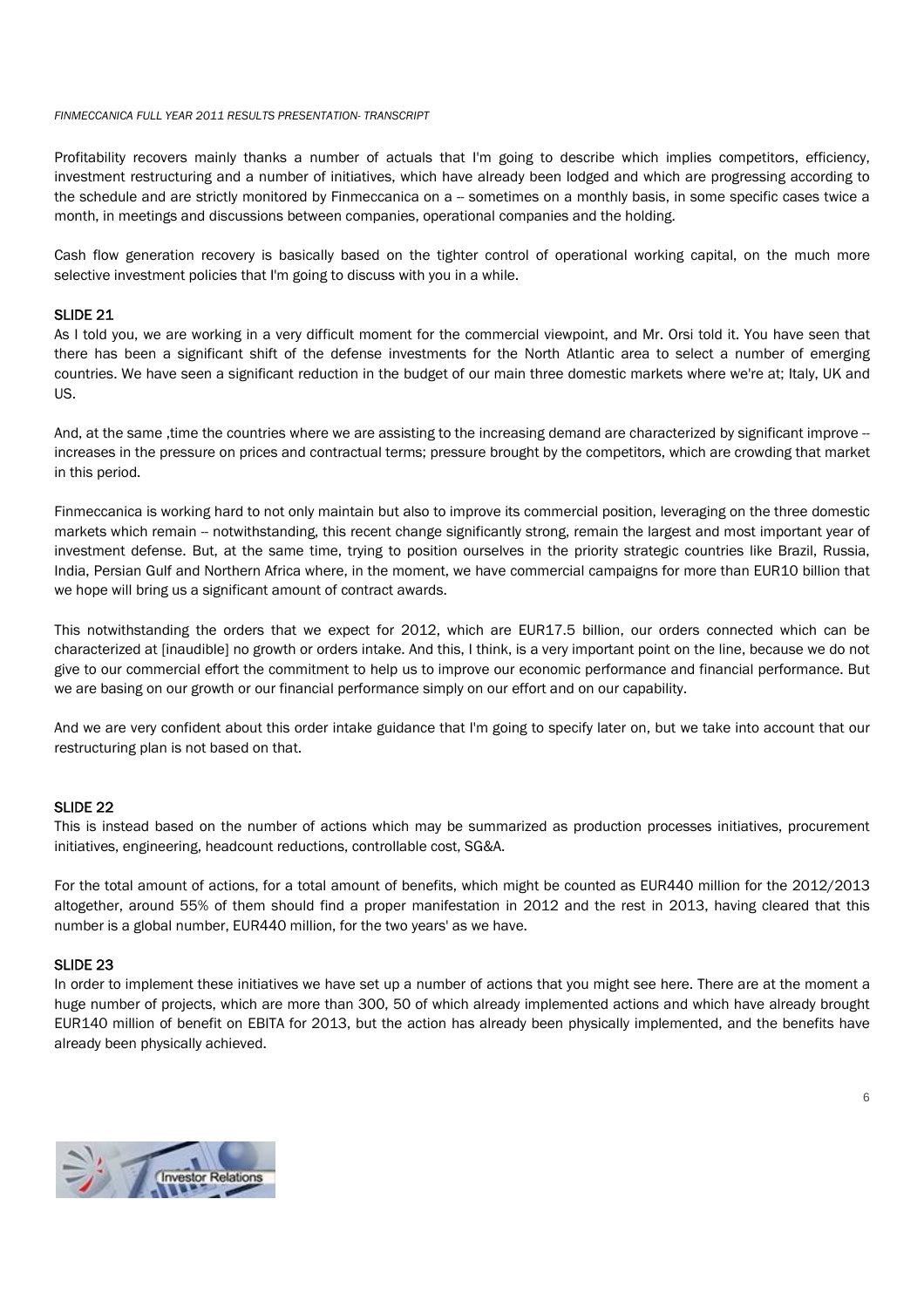Around 110 actions are ongoing and they should bring another EUR210 million. In the next month, I would say by the end of the summer, another 40 actions will be implemented, and we expect that all of them will move -- will bring the EUR440 million in that time.

You might ask me where we are, I would like to say that it's very difficult to see in a few number of just weeks or months the financial benefits of industrial initiatives. But what I can say is that we are pretty satisfied about the physical improvement of the efficiency plan we are delivering.

# SLIDE 24

If we move from the P&L to the cash flow, what I can say is that we expect that 2012 will be a transitional year, where most of the cash inflow will come from Defense Electronics & Security and Helicopters. But what is important for me to say is that the expectation we have from a slightly positive free operating cash flow in 2012 comes from -- comes after that. We will have sustained a burden of EUR471 million of monetary effects of the write-offs that have been a few minutes ago shown by Giuseppe Orsi in his presentation.

So I'd like you to appreciate what is the significant effort we are making, because we move from EUR358 million negative free operating cash flow for 2011 to a slightly better than zero 2012 cash flow, once we have paid the EUR471 million of financial effect of that.

We expect that 2013 will be much better than 2012, we have material improvement in generation of cash due to a couple of things. The first is that the positive consequence of the initiative we have listed here will be translated in cash at the end of the day. And, therefore, we hope that the cash conversion, or our economic benefits, will increase significantly.

We will also expect significant improvement of our operating working capital due to a better procurement processes, and see that on procurement we expect 39% of the total benefit we have listed here. At the same time we expect that a significant reduction in the cash out for provisions, which has been significantly higher this year -- also in the last year. But the most durable and structural initiatives connected with the cash flow improvement is investment rationalization.

I will go through this point later on when I will take about Defense and Electronics, but I'd like to just summarize what we have in mind. We will continue to have a significant amount of new investment per year, both at R&D and capital expenditure level.

But we are significantly reducing the number of items and projects on which we intend to invest in order to get rid of those projects, which do not foresee a monetary expression in a compatible span of time, and to concentrate the investments we are going to undertake on a much more limited number of projects, which have commercial -- which have significantly a realistic commercial opportunity, which bring to a standardized product, and will have -- which will provide an acceptable return with a decent risk in an acceptable span of time.

Therefore, as you might see here, we have started the process of segregation of investments among those on one side, in which we need to preserve, to grow, or to maintain a certain investment for the protection of core business, and though from which it's much better to get out and to exit. Here is with the rationalize that it's a little bit emphatic for this new point, or euphemistic, in order to get more focused on critical mass and on the products which might bring more strength.

Last but not least, we believe that together with the technology portfolio optimisation, we also believe that there are significant opportunities coming from the rationalization process we are undertaking now for site rationalization, and the four-fold disposals from real estate assets.

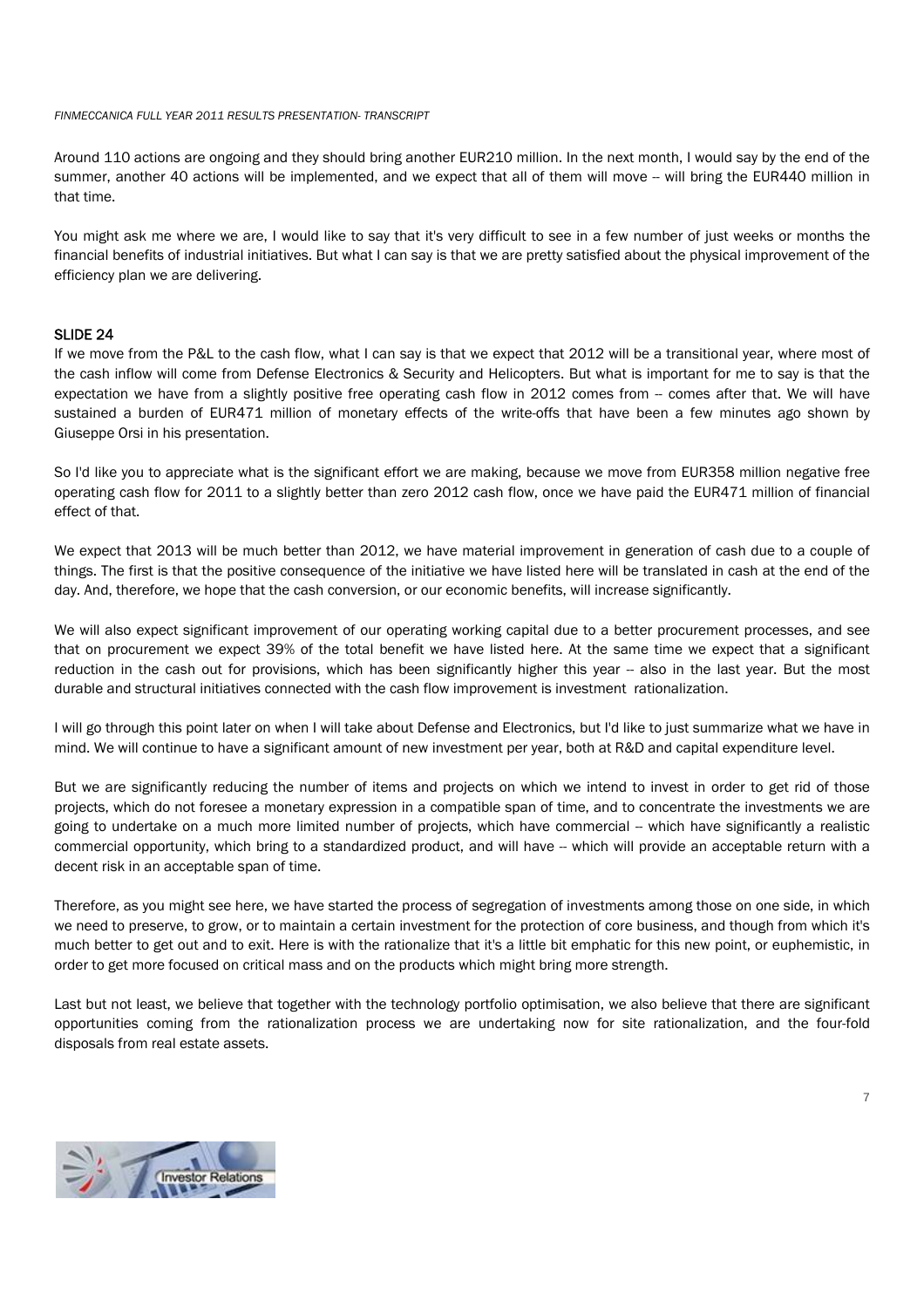# SLIDE 25

Let's move now to the single sectors for a few seconds, so let's move to Aeronautics. Aeronautics has generated a negative EBITA over EUR103 million in 2011, which has been obtained - basically, it's due to the revenue decrease and higher cost required for the completion of some orders. We expect that Aeronautics will provide -- will enjoy among the other company, one of the larger benefits from efficiency measures and restructuring action we have undertaken, both in aerostructures, and in other areas.

More specifically, as you know, we are in the middle of the execution of the restructuring plan about which we have negotiated with agreement an excess -- a number of workforce for about 1,800 people, 800 of which are already out of the Group.

## SLIDE 26

There are some significant initiatives in terms of the mergers between Alenia Aeronautica and Aermacchi, staff rationalization, centralizing headquarters, but the most important things are those connected with one, site rationalization with the closures of Casoria, which we undertake in 2013; Venice at the beginning of the next year; and Rome, which will be completed by the end of this year.

It is -- we have undertaken a massive process of reassessment, restructuring, and relaunching of industrial processes; this is exactly what is the core initiative we have undertaken in this Company. As you may see we have some important targets, 12% improvement in operational cost by 2014, of which 4% is a target that we expect we have already achieved by the end of 2012; a significant improvement in manufacturing efficiency, particularly in the 787 project from 65% to 72% by the end of the year. And we expect some other improvement in 2013.

Procurement is also one area where we have already implemented the action necessary to confirm the achievement of the 2012 objectives in terms of supply chain. And we are negotiating with suppliers for further improvement connected with 2013.

What I may say is not only the fact that I'd like to confirm the net benefits of EUR170 million by 2013, and EUR270 million from 2015 onwards, but I'd like to say that physically, and this is I think the most important thing, the initiatives that we are undertaking in Aeronautics are on track.

# SLIDE 27

DRS, Giuseppe has already discussed what is our strategy in the United States. I would say that DRS is still maintaining a good profitability in 2011 [inaudible]. They have done EUR399 million in term of EBITA in 2011. We expect EUR295 in 2012 due to the total reduction in orders and revenues connected with the reduction of the defense budget in the United States.

## SLIDE 28

In any case, we believe that the initiatives -- the restructuring initiative, which have been described by Giuseppe, which basically can be for the operational viewpoint, simplifies in headquarter optimization, in the Group actions connected with the elimination of redundancy functions, and the company reductions including integration and consolidation of business, should bring more orders, more revenues, less cost, once that restructuring cost, which are foreseen for 2012, will be paid.

Therefore, we expect that the inclusion in the proxy statement of entire DRS, re-organization of company will bring some significantly better financial performance with respect to the plans -- Company plan. I would like just to remind you that the benefits connected with this improvement are not factorized in 2012/2013 plan that I'm presenting to you.

#### SLIDE 29

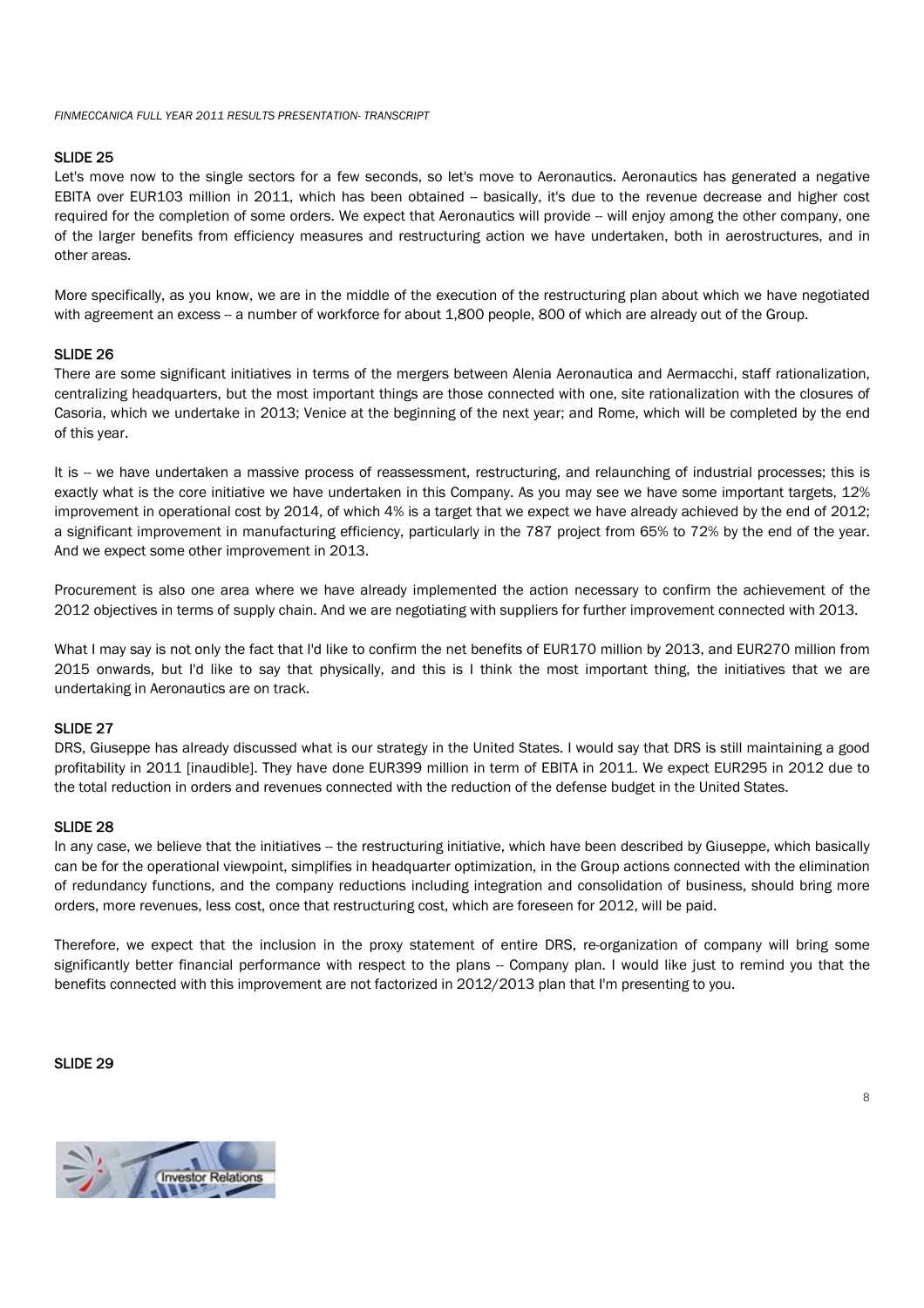Defense Electronics has a core result of EUR185 million in 2011, and we expect EUR260 million in 2012. In this, EUR75 million, they are not benefit connected with the integration of the Defense Electronics companies; which, as well as I have told you for DRS, are not included in the benefit of the 2012/2013 margin that I'm presenting you for now, but this benefit we expect to be very, very significant and important.

#### SLIDE 30

There are many initiatives that are connected with this program. This program is expected to be fully implemented by January 1 2013, in order to make the single Company be operational at the beginning of 2013.

There are many fields in which the working group, which is headed by Mr. Cook is working; business development, organization, return on capital, site rationalization. There are many, but there is one which is procurement. There is one which, from my viewpoint, is more important than any others.

We have processed the technologies which are at the basis of our Defense Electronics activity, in order to make an assessment of what technology to keep, where to invest and what not to keep. We have taken an assessment of 40 key technology for each company contributing to the overall position of the Company; an analysis of 12 common technology platform and areas, in order to achieve or to strengthen critical mass and economies of scale. And we have made an assessment of 150 laboratories, which are related to the identified technology platform and areas.

If -- this, should bring us to reduce significantly the total amount of investments in R&D and capital expenditures in Defense Electronics, without jeopardizing, but much better enhancing the technological endowment of this Group, and the capability of the single defense electronic and security company to stay on the market.

Also, thanks not only on the identification of the key countries that you might see here, Brazil, India and Saudi Arabia, United Emirates are the most important. But thanks to a very single commercial proposition, single commercial initiatives, avoiding overlaps and confusion, which might derive from the fact that they are more than one single company.

#### SLIDE 31

Now let's go to the AnsaldoBreda, which we understand is one of the most important items we should discuss. EUR155 million was a loss at the EBITA level for 2011, between EUR50 million and EUR30 million the loss that we expected for this year into this Company.

This loss comes from basically two things which are addressed in the restructuring plan, which is now under execution. On one side, an efficacy, which might be called cost of quality, for how much more you have to work in order to reach the same quality, given that we are not able to do the wide span of timing with right amount of hours. And the inefficiency in the form that how much more you have to spend in order to achieve what you have to achieve with a certain degree on that system.

The results of 2012 - 2011 are still affected by basically two groups of cultures. One the Danish one, IC4, IC2; and the second is V250, the high speed train contract for the Belgium and Holland railways companies.

Believe it or not, we expect that the Danish contracts will be completed by beginning of 2013 and, therefore, involve this legacy contract with a very negative legacy, should not provide any significant negative effect in the next year.

# SLIDE 32

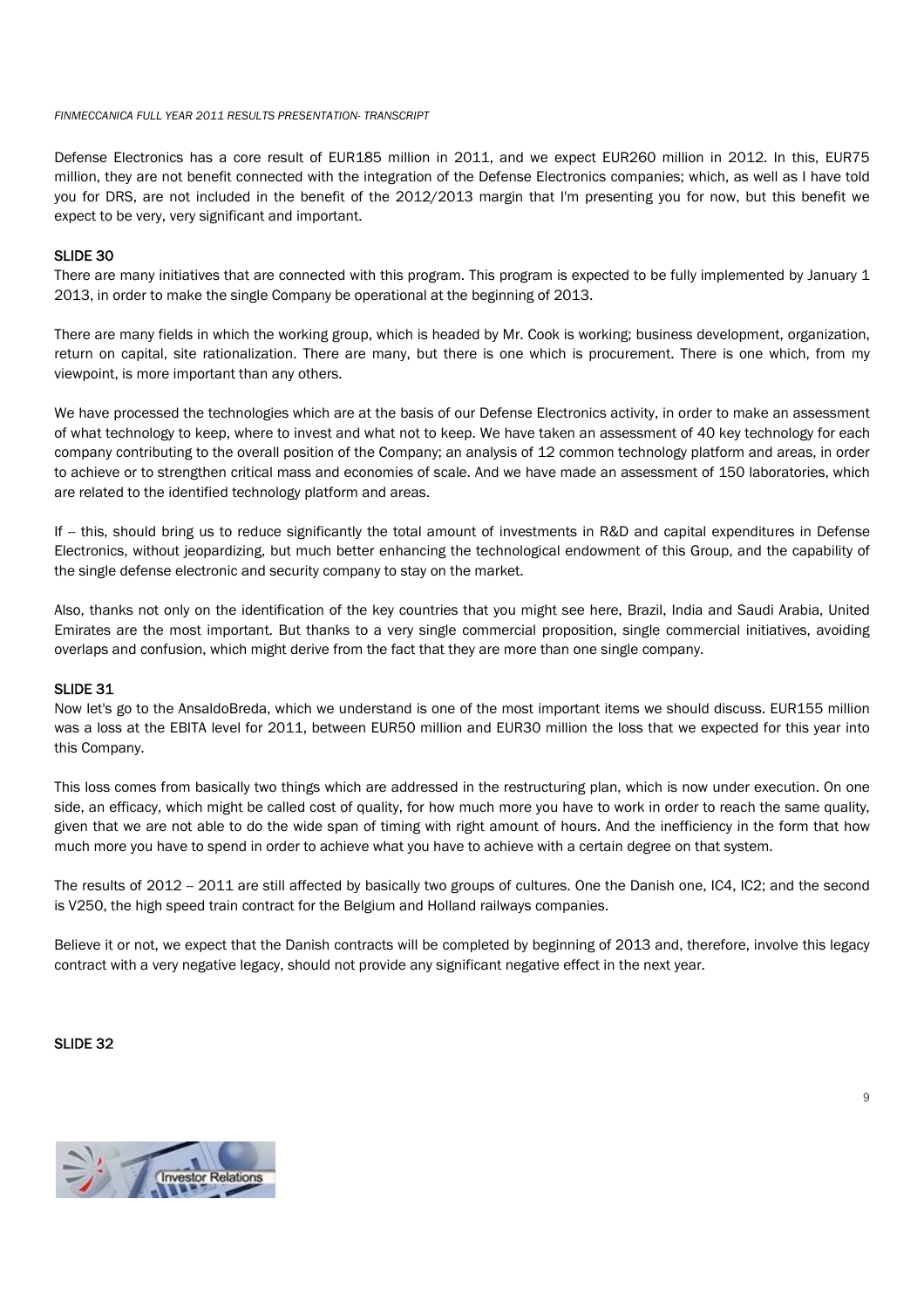Exactly on the concept of quality and the foreign efficacy, and the quantities for inefficiency is based on the restructuring plan we are implementing now. The today news is the fact that yesterday, basically the day before of yesterday, the Company signed with the Italian major trades unions, an agreement for the reorganization and reassessment of the AnsaldoBreda, connected with the restructuring plan which is now a new cost.

We think that is a very important step which gives a further boost to the restructuring process, and makes this process much more realistic, given that we have trades unions' workers on our side.

As I told you, we have a very important target here. One is to improve the cost of operation by 18% by 2014, on the baseline 2011; of which 5% should already be achieved in 2012. And we expect, at the same time, to have significant benefits for about EUR40 million in 2012, and EUR90 million by 2014, which are connected both to the efficiency problem and the cost of quality problems.

This -- the plan we are undertaking now also implies a significant reorganization of the industrial facilities; an important internalization or insourcing of activity which were outsourced before; and a total reshaping of the engineering and the structure, and on the production structure which -- AnsaldoBreda -- which has created the problems of the AnsaldoBreda from the past.

As Giuseppe also said, this does not imply the fact that AnsaldoBreda can live on a standalone basis, because we are still sure that the Company needs some important partners in order to enhance its capabilities well into the future. But we believe that this plan is of paramount importance, in order to secure a more successful future for this Group, together with some important partners that -- with whom we have discussed.

# SLIDE 33

I would like to go very quickly on helicopters, which will implement its EBITA from EUR417 million to EUR425 million in 2012. The investing in key programs will sustain the growth, but the cost of actual activities will take place also in helicopters in AgustaWestland.

And notwithstanding the fact that it is not the Company is not the best one in the Finmeccanica Group, 2013 and 2012, we confirm that AgustaWestland will strengthen its role of a cash flow generator, together with Defense Electronics and Securities, I told you before.

## SLIDE 34

Space is -- has completed some industrial restructuring process. Telespazio is one, the Finmeccanica controlled Company, has his own industrial restructuring process, as well as any company of the Finmeccanica Group, and the total of which initiatives are as we discussed in the slides I presented to you before.

We expect an improvement of profitability, due to the higher volumes, and also a better profitability in manufacturing, thanks to a certain restructuring undertaken by Thales Aerospace.

The same is for the Defense Systems, which is moving forward EUR117 million to EUR140 million in 2013.

## SLIDE 35

Ansaldo STS, I would like not to discuss, because all of you have already been able to get this from bits of information on this Company directly, given that the Company is listed on the Stock Exchange.

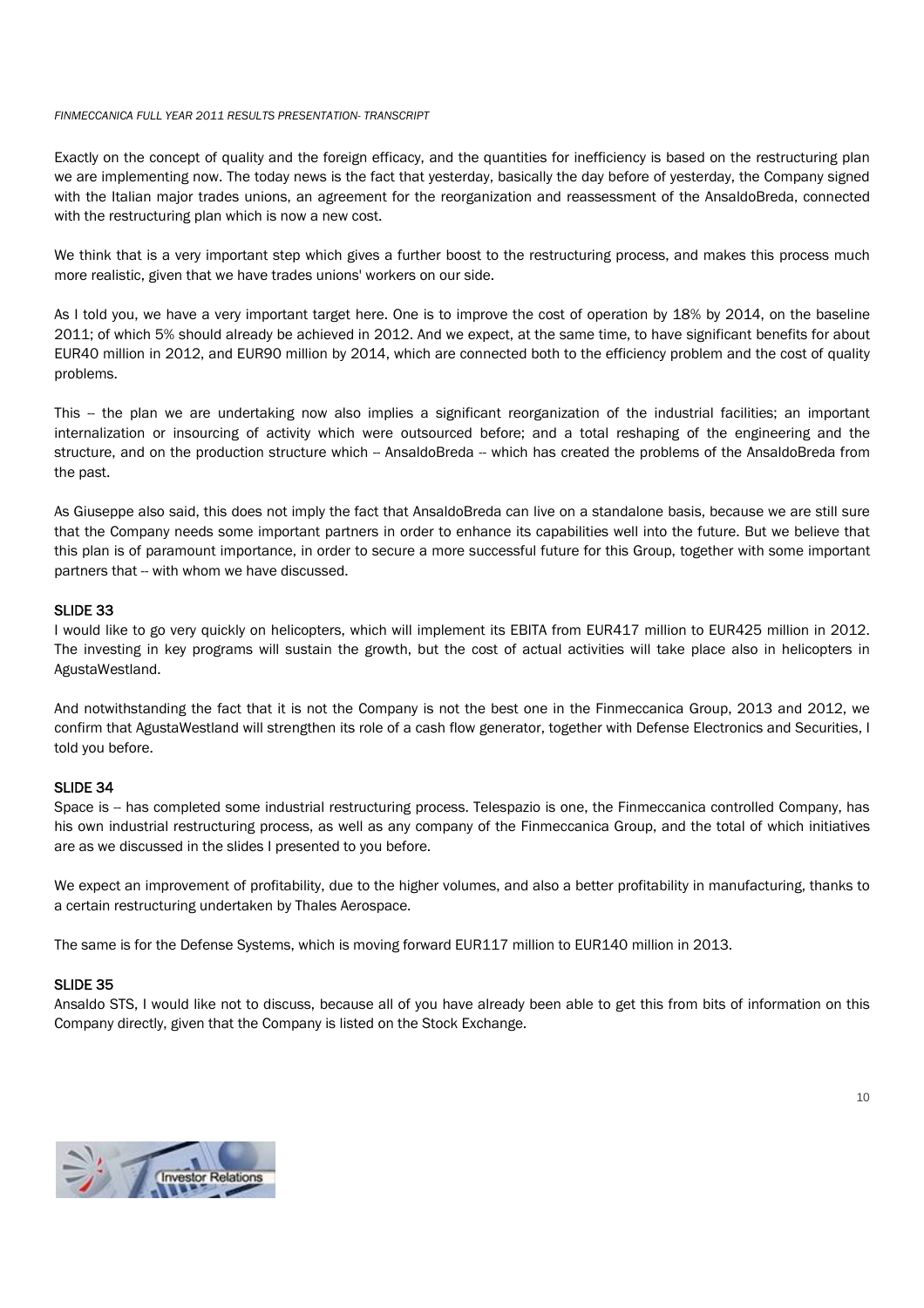Energia, which is still performing well, will have a reduced profitability in 2012, due basically to certain decreased revenues and to lower production activities. But we expect that this will be only a transition period, because the business plans for the Company are showing future growth, with a significant improvement in profitability, starting from 2013.

#### SLIDE 36

What is this plan bringing us? This plan is taking us to a significant improvement in the return on investments that, starting from 2012, will be significantly higher with respect to the cost with a large cost of capital. And, therefore, Finmeccanica should be back on the value creation territory with respect to what has happened in 2011.

The fact that we are able to work in a more efficient way, on a more homogeneous product portfolio, operational activity, strategic initiatives, is something which should give us the possibility to implement or improve of about 50% in three years the return on invested capital.

The same is for productivity, in terms of the EUR1,000 of EBITA per employee we have calculated in this way, but there are many other indicators which can be used for that.

Also, in this case, we expect that, in a couple of years, there should be an improvement of almost 50% in the productivity of our employees. And this is something which I think is a -- are the most important results of that the present plan intend to achieve.

I would like to remind you that this -- that upside for the DRS optimization and unified SELEX do not -- are not included in the budget. But I would like to say that this achievement do contribute to enhance an already stable financial situation, allowing to our company to remain investment grade. And to achieve, to maintain and to deliver a sustainable debt repayment plan.

When we talk about debt, I will -- already talking about debt, I would like to say that all of this is possible thanks to a stable financial situation, which is already sufficient for strong and sustainable today and which will be much better in the future, according to what I'm going to say right now.

## SLIDE 37

Our guidance, the guidance for 2012 do expect EUR17.5 billion in terms of orders; revenues between EUR16.9 billion and EUR17.3 billion; and EBITA which will be around EUR1.1 billion; and a free operating cash flow which is expected to be slightly above zero. Net financial debt, before the disposal, not before there is a printing error; we should be around EUR3.4 billion.

We will like to provide you a trend for 2013, given that we have a two-year budget and, of course, will be not accurate and it's actually honest not to tell you about that. We expect the book to bill for 2013 measured at 1.

Revenues with a very limited growth, low single-digit growth in order to confirm the fact that our plan doesn't imply it is not affected by --- or to a certain extent jeopardized by a unsustainable growth. And EBITA which will be higher than 7% and the free operating cash flow, this will -- is supposed to material growth with respect to the previous year. The net financial of debt will move accordingly to the cash which might come from the disposal of assets.

## SLIDE 38

Disposal of assets which, once again, I would like to underline doesn't come necessarily from the -- our immediate intention to deleverage the Company which, in any case, is a good thing to do. But the most important reasons for undertaking some disposals is our aim to achieve, as I told you, a more homogeneous, a more performing strategic asset portfolio..